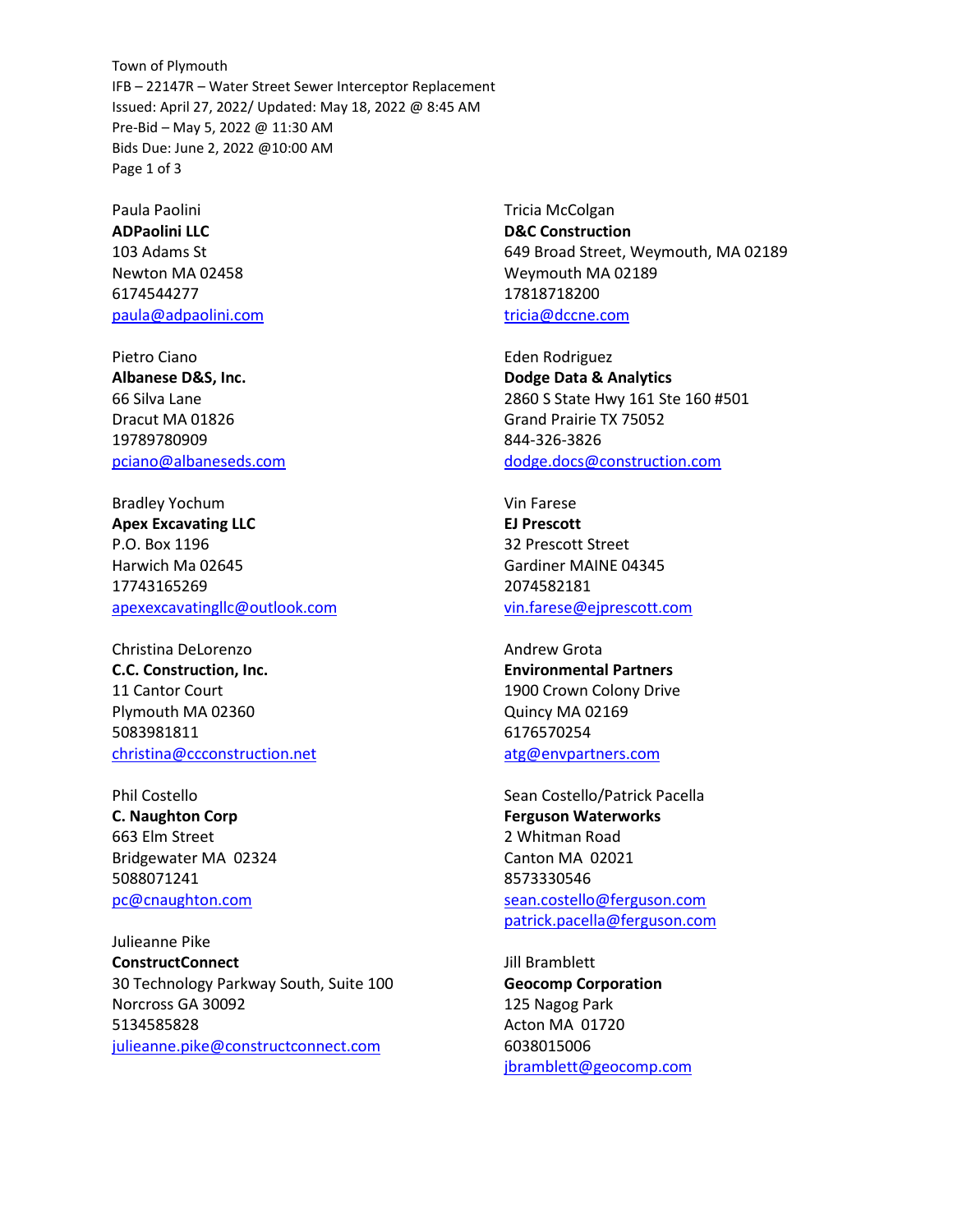Town of Plymouth IFB – 22147R – Water Street Sewer Interceptor Replacement Issued: April 27, 2022/ Updated: May 18, 2022 @ 8:45 AM Pre-Bid – May 5, 2022 @ 11:30 AM Bids Due: June 2, 2022 @10:00 AM Page 2 of 3

Bid research **IMS** 945 Hornblend St., Suite G San Diego CA 92109 8584908800 [ims\\_bids@construction.com](mailto:ims_bids@construction.com)

Joseph Godino **John Rocchio Corporation** 20 Lark Industrial Parkway Smithfield RI 02828 401-949-5565 [josephgodino@johnrocchiocorp.com](mailto:josephgodino@johnrocchiocorp.com)

Andressa Fonseca **KJS LLC** 14 Renmar Ave Walpole Massachusetts 02081 5084226745 [andressa@kjsllc.com](mailto:andressa@kjsllc.com)

Steven G. Granese **N GRANESE and SONS INC** 59 Jefferson Ave. Salem MA 01970 7815928121 [info@ngranese.com](mailto:info@ngranese.com)

Eric Johnson **North America Procurement Council, Inc. PBC** PO Box 40445 Grand Junction Col 81504 302-450-1923 [sourcemanagement@napc.me](mailto:sourcemanagement@napc.me) 

Tom Viola **Ponch Excavation LLL** 3841 Washington Street, Boston, MA 02131 Boston Massachusetts 02131 5084541165 [tomv@ponchexcavation.com](mailto:tomv@ponchexcavation.com)

Bid Clerk **Prime Vendor** 4622 Cedar Ave Wilmington NC 28403 9108059630 [primevendor123@gmail.com](mailto:primevendor123@gmail.com)

Project Leads **Projectdog** 18 Graf Road #8 Newburyport MA 01950 9784999014 [addenda@projectdog.com](mailto:addenda@projectdog.com)

Mary Miller **Pwxpress** 1900 Coffeeport Rd Jacksonville FL 32208 4086768941 [bids@pwxpress.com](mailto:bids@pwxpress.com)

Chris Gates **RJV Construction Corp** 5 Lincoln St Canton MA 02021 7818211469 [cgates@rjvconstruction.com](mailto:cgates@rjvconstruction.com)

Alissa Romano **R Zoppo Corp.** 160 Old Maple Street Stoughton MA 02072 7813448822 [aromano@zoppo.com](mailto:aromano@zoppo.com)

Onvia Onvia **Source Management** 509 Olive Way Seattle WA 98101 2063739500 [svcagency@onvia.com](mailto:svcagency@onvia.com)